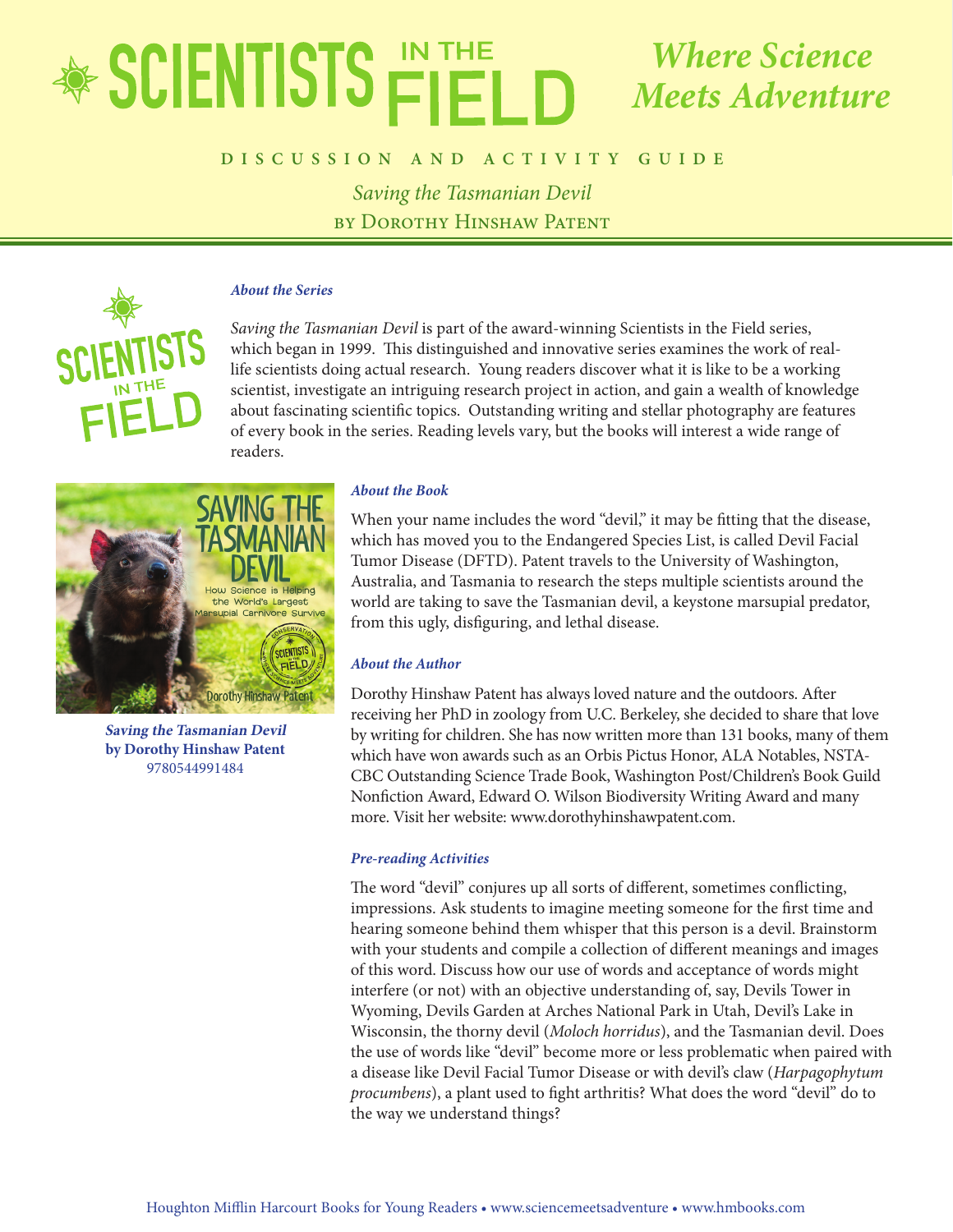Students may enjoy researching the history of the cartoon character Tasmanian Devil, as well as the legal battle Tasmania had with Warner Brothers while trying to use the character to promote tourism. There are many videos online. When we watch these cartoons, what is based on the actual Tasmanian devil and what is fabrication?

Review with students the geography of Australia, including the island of Tasmania. Review the meaning of straits, seas, oceans, bights, etc. Comparing the relative sizes of Tasmania, New South Wales, Queensland, etc. Combine this preview with a more comprehensive geography activity see below.

Students may be familiar with North America's opossum, the only marsupial found in this continent. Explore with students the variety of mammals in the world. Encourage students to list mammal pairs with the least in common. Afterward, maybe using a Venn diagram, distinguish similarities and differences among marsupials, placental mammals, and monotremes.

DFTD is an out-of-control tumor. Review with students basic cell division. Many websites have accurate information on tumors, benign and cancerous. Watch a video about cancer tumors and be prepared to define metastasis and discuss how tumors normally spread. Spend time exploring the diversity of tumors and cancers. Look at information showing the malignant adaptability of cancer and the way it can morph into new forms, which will relate to the fact that the DFTD discussed in the book currently has two distinct forms.

In relocating vaccinated, healthy devils back into an environment filled with DFTD, scientists took a big risk. Discuss with students when taking a big risk outweighs the very possible negative consequences. What makes the Tasmanian devil worthy of study?

It may be useful to have a discussion about our fears and phobias. Students are frightened by wind, by moths, by ants, by clowns, and all sorts of things that others have trouble understanding. Students who have personal confrontations with cancer may fear death, a prolonged, rehabilitation, or other cancer-induced loss. Establishing a safe environment for discussing our fears, our misunderstandings, and our knowledge is always useful.

### *Discussion Questions*

In this book, scientists make a decision to risk healthy devils in order to test whether or not the vaccine they have been building will be effective. At what point does the potential benefit outweigh the risk? Would your answer be different if we swapped devils with gray whales? What about spiders? Healthy working farm animals? Your own personal pet? People?

Throughout history there have been stories showing how our observations and understandings of animals have been lacking, which has led to some very unfortunate decisions. For example, the horrible decision in Hawaii to introduce the carnivorous mongoose to control the rat population, did nothing to control the rats, but did wreak havoc on the native bird populations. In this book, observations about the spread of DFTD lead researchers to conclude initially that this disease is spread by spats and biting, which may not be completely true. When does our database of observations lead to reliable conclusions and when do they produce useless and even harmful theories? How do we ensure that our analysis of observations produces beneficial practices?

One of the key problems in this book is about doing more than just keeping animals alive. Scientists work to provide animals with a productive life as wild animals. What factors are involved in this consideration?

The beginning of chapter three includes a description of seeing a devil pacing at a zoo. Patent describes this behavior as "obsessive." Other zoos and animal attraction sites have reported similar behaviors from a wide variety of animals. What value do zoos have, especially from the perspective of the caged animals?

Tasmania has an interesting history, with its share of both marvel and despair. Students will find fascinating information about convicts and heartbreaking material about the Aboriginal people of Tasmania. Is there any link between a country's history and the status of any given animal, such as the Tasmanian devil?

Think about a prospective career that you can see yourself doing. This book shows scientists working in all kinds of unpleasant weather. Scientists working with animals are constantly collecting and testing all sorts of bodily excretions. Work locations can include long stretches in a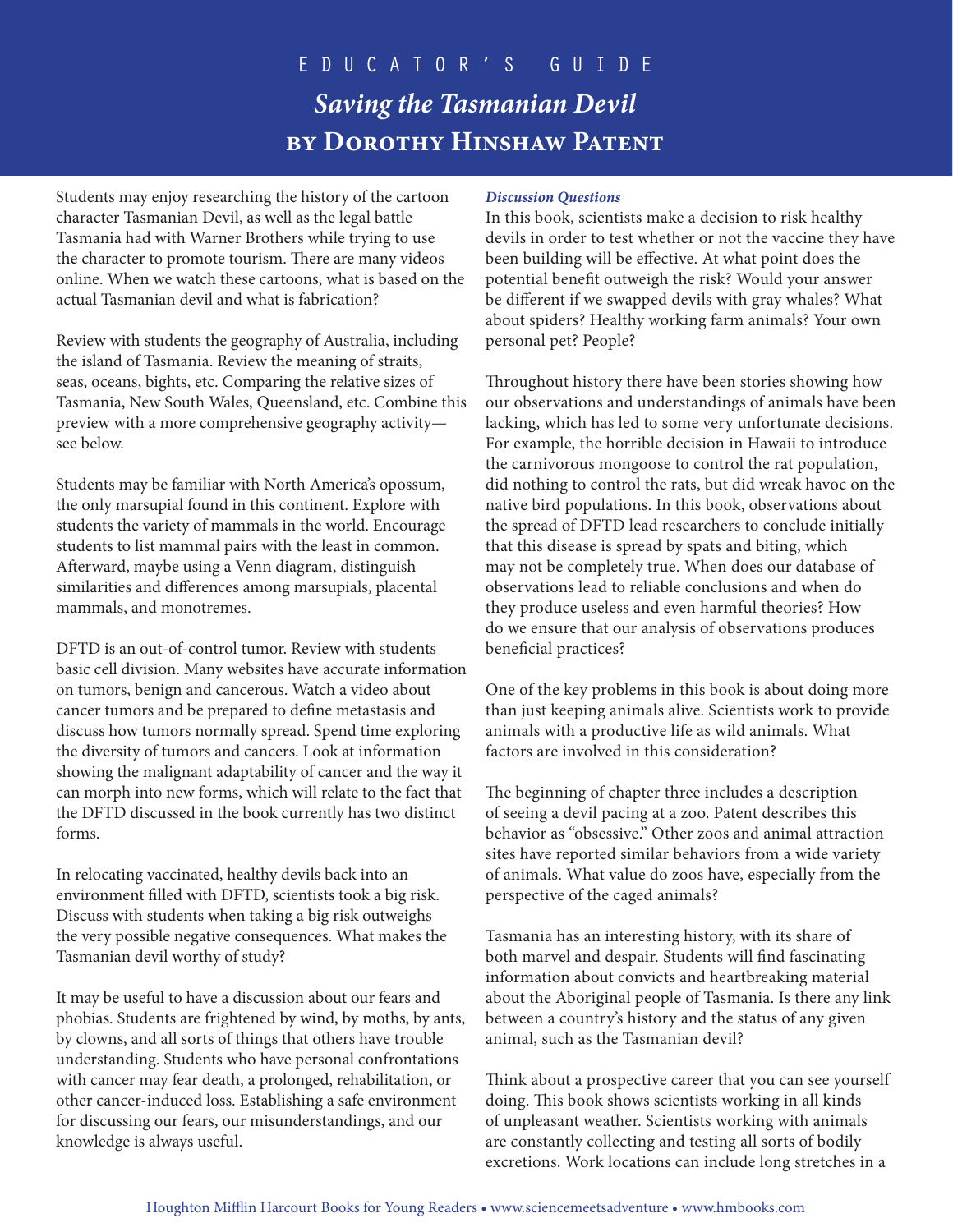lab doing testing, as well as being in isolated places in the wild, far from the conveniences of city life. Discuss your observation skills, your stamina, and your persistence. Can you see yourself in a science career?

Many people complain that we underestimate their abilities. What one person sees as a risk, someone else sees as being safe. What is something you do that other people may not understand? If one of the scientists in this book asked you for help, what ability would that scientist be attempting to tap? What traits do you need to develop to advance your skill up to the next level?

Think about something you enjoy doing. Now think about sacrifices you would be willing to make in order to keep doing this activity. How much are you willing to sacrifice in order to do a job you enjoy? When does the price of the sacrifice force you to move on to other activities? Now change the terminology from "something you enjoy doing" to "something that must be done." Is there still a point at which the sacrifices are just too much?

There are plenty of online videos showing people who seem to have an intuitive feel for how to attract animals. We also know that attributing human characteristics to animals often brings harm to that animal. Which animals do you think people understand the best? Do some animals seem to enjoy or at least not mind your presence? How do we protect animals when we condition them to rely on humans? Which animals do you think you could study objectively? Is being objective always the most fundamental requirement?

### *Applying and Extending Our Knowledge*

Patent's nonfiction narrative for this book includes regular sidebars with, "What I learned . . ." snippets. This book also uses other types of sidebars, infographics, captioned photography, maps, a glossary, and more.

Have students create their own notes responding to these typical nonfiction tools. Encourage students to respond to the effectiveness of, say, the photography and how well it conveys the intended message of the text. Or have students make a list of "Three things that surprised me in this chapter." The goal is to have students notice that a sidebar (and other nonfiction features) is supposed to increase our understanding, so encourage a wide variety of responses.

- If this book were a fiction title, what changes would be required? Is there a way to convert this book to a fiction title without changing much of the text? Examine the "What I learned" segments and evaluate these in terms of showing Patent's "character growth." Are there significant changes noticeable from beginning to end? That is, did Patent have to unlearn or revise what she thought she knew? Write a short story incorporating these segments and adding a dramatic element. Try doing this in both first person and third person.
- Patent's first-person writing of a nonfiction book is something that was deemed a mistake not all that long ago for scientific writing. If you were an editor looking for a third-person perspective, suggest the changes Patent would need to make. Find a page and make edits showing her what third person would look and sound like. Write a response detailing what is lost and gained by moving from first person to third person and vice versa. Include in this response why you think nonfiction writing has allowed a personal perspective.
- This book includes a number of specialized vocabulary words and terms. Each time you encounter a term that is foreign to you, write it down. Look for the term in the glossary and rewrite the glossary definition in a way that allows you to remember it.
- Write a poem or story using as many of the terms in the glossary as you are able to fit in. In addition to rewriting the glossary definition in a way that allows you to remember it, also try writing a definition of the term that allows younger students to understand it.

### *Common Core Connections*

CCSS.ELA-Literacy.W.6.2 Write informative/explanatory texts to examine a topic and convey ideas, concepts, and information through the selection, organization, and analysis of relevant content.

CCSS.ELA-Literacy.W.6.1(a-d) Write arguments to support claims with clear reasons and relevant evidence.

CCSS.ELA-Literacy.RI Cite strong and thorough textual evidence to support analysis of what the text says explicitly as well as inferences drawn from the text.

CCSS.ELA-Literacy.SL.7.4 Present claims and findings, emphasizing salient points in a focused, coherent manner with pertinent descriptions, facts, details, and examples; use appropriate eye contact, adequate volume, and clear pronunciation.

CCSS.ELA-Literacy.W.6.1(a-d) Write arguments to support claims with clear reasons and relevant evidence.

### How big is Australia?

• Create an overlay that superimposes Australia and then Tasmania onto a map of the United States.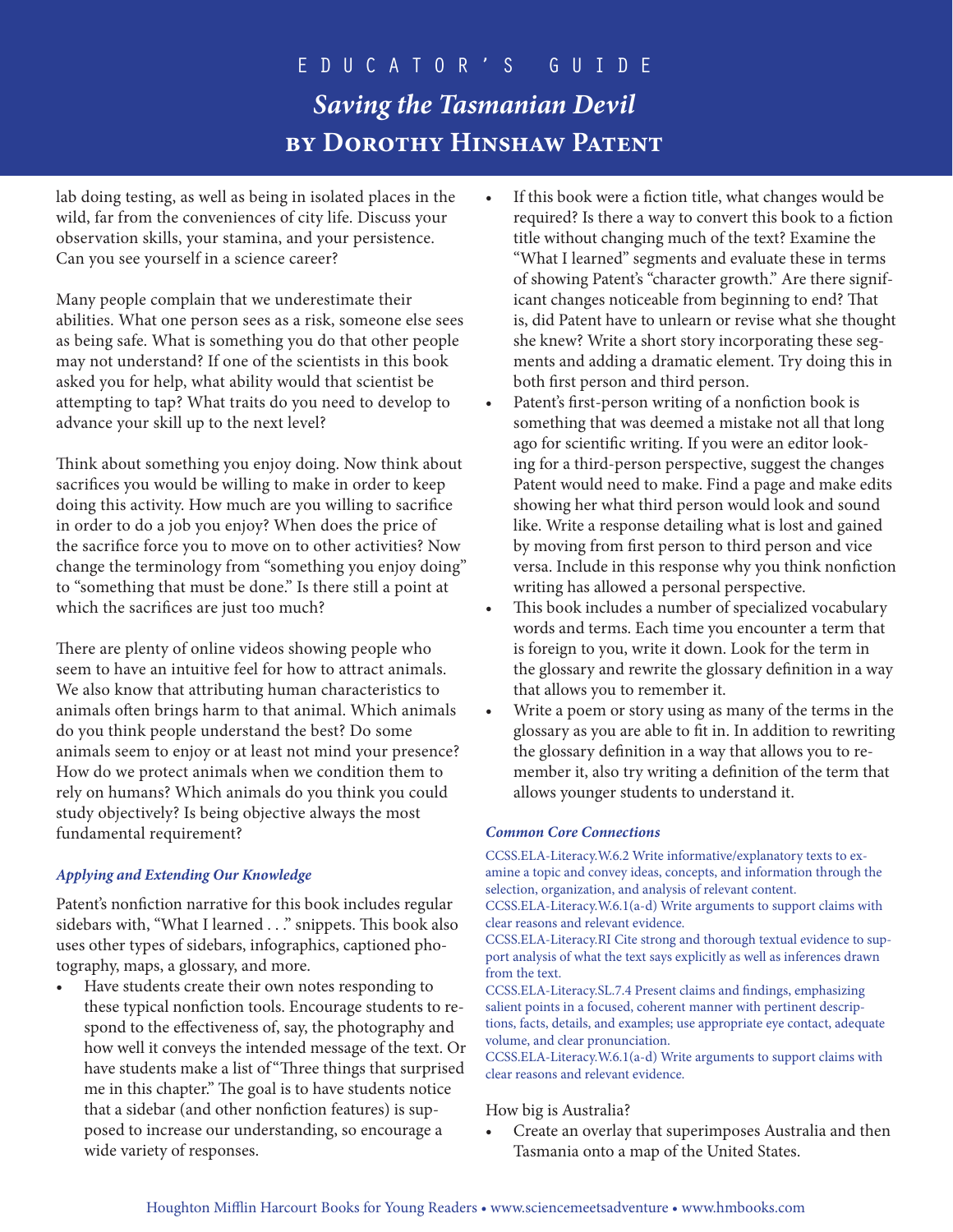- Using a variety of measures, such as climate, physical size, population, culture, biodiversity, economics, etc., prepare various comparisons with your area. Use Venn diagrams or other graphics to visually depict the similarities and differences. How does the environment in Tasmania compare to the other states of Australia? If Tasmania were in the United States, where would it fit most comfortably, if not perfectly? Provide a rationale for your answer.
- Prepare an Animoto video or other visuals that explain to younger students why winter in Tasmania is during what U.S. students think of as summer.

### *Common Core Connections*

CCSS.ELA-Literacy.RH.6-8.7 Integrate visual information (e.g., in charts, graphs, photographs, videos, or maps) with other information in print and digital texts.

CCSS.ELA-Literacy.SL.7.5 Include multimedia components and visual displays in presentations to clarify claims and emphasize salient points.

CCSS.ELA-Literacy.SL.7.4 Present claims and findings, emphasizing salient points in a focused, coherent manner with pertinent descriptions, facts, details, and examples; use appropriate eye contact, adequate volume, and clear pronunciation.

CCSS.ELA-Literacy.W.6.1(a-d) Write arguments to support claims with clear reasons and relevant evidence.

Tasmania is smaller than the United States, yet Tasmania has a hundred or more marsupials living on it compared to the single marsupial found in the United States.

- Create a list of marsupials that live in Australia and research which of these live on Tasmania. Divide this list among groups of students and have each group create sets of flashcards that include a photo, scientific name, range, habitat description, diet, status, unusual features/ behavior, threats, etc. Note whether this animal has interactions with the Tasmanian devil.
- Prepare a presentation on the devil's habitat in Tasmania. Using some of the information above, compare the devil's habit with the opossum's habitat in the U.S. Speculate on theories for elements of the devil's habitat that would lead to the increased number of marsupials.
- Research the shifting public opinion of the Tasmanian devil. Prepare a presentation that shares this history with young students. Make sure to have a component that informs your audience of what a marsupial is and the difference between marsupials and mammals. If you were creating a playlist that documented our growing understanding (and misunderstandings) of Tasmanian devils, what songs would you include and why?

#### *Common Core Connections*

CCSS.ELA-Literacy.RH.6-8.7 Integrate visual information (e.g., in charts, graphs, photo-graphs, videos, or maps) with other information in print and digital texts.

CCSS.ELA-Literacy.SL.7.4 Present claims and findings, emphasizing salient points in a focused, coherent manner with pertinent descriptions, facts, details, and examples; use appro-priate eye contact, adequate volume, and clear pronunciation.

CCSS.ELA-Literacy.RI Trace and evaluate the argument and specific claims in a text, distinguishing claims that are supported by reasons and evidence from claims that are not.

CCSS.ELA-Literacy.SL.7.5 Include multimedia components and visual displays in presentations to clarify claims and findings and emphasize salient points.

CCSS.ELA-Literacy.RI Delineate and evaluate the argument and specific claims in a text, assessing whether the reasoning is valid and the evidence is relevant; identify false statements and fallacious reasoning.

On page 16, we read "biting and threatening to bite are a big part of a Tasmanian devil's life." On page 49 we read, "'Devils don't bite each other that often. They're actually quite docile.'" Sometimes reputations influence the way we are seen.

- What changed from page 16 to page 49? Discuss. Use the text to cite page number evidence supporting your position. What other animals have experienced similar shifts in our scientific understandings?
- The Tasmanian devil joins a list of creatures, including the Virginia opossum, that have public relations problems. Design a campaign that moves the Tasmanian devil (or the opossum) into a more favorable light.
- Bats, snakes, spiders, wolves, and many other critters may wish to speak to the Tasmanian devil about how to deal with misunderstanding. Hold a debate or create a short story or art project that shares how these animals would communicate with the Tasmanian devil.
- Look at the activities above and then look at the devil shown on page 10. Does this affect the way you envision the activities above? Explain.

### *Common Core Connections*

CCSS.ELA-Literacy.W.6.2 Write informative/explanatory texts to examine a topic and convey ideas, concepts, and information through the selection, organization, and analysis of relevant content.

CCSS.ELA-Literacy.RH.6-8.7 Integrate visual information (e.g., in charts, graphs, photographs, videos, or maps) with other information in print and digital texts.

CCSS.ELA-Literacy.SL.7.4 Present claims and findings, emphasizing salient points in a focused, coherent manner with pertinent descriptions, facts, details, and examples; use appro-priate eye contact, adequate volume, and clear pronunciation.

CCSS.ELA-Literacy.W.6.1(a-d) Write arguments to support claims with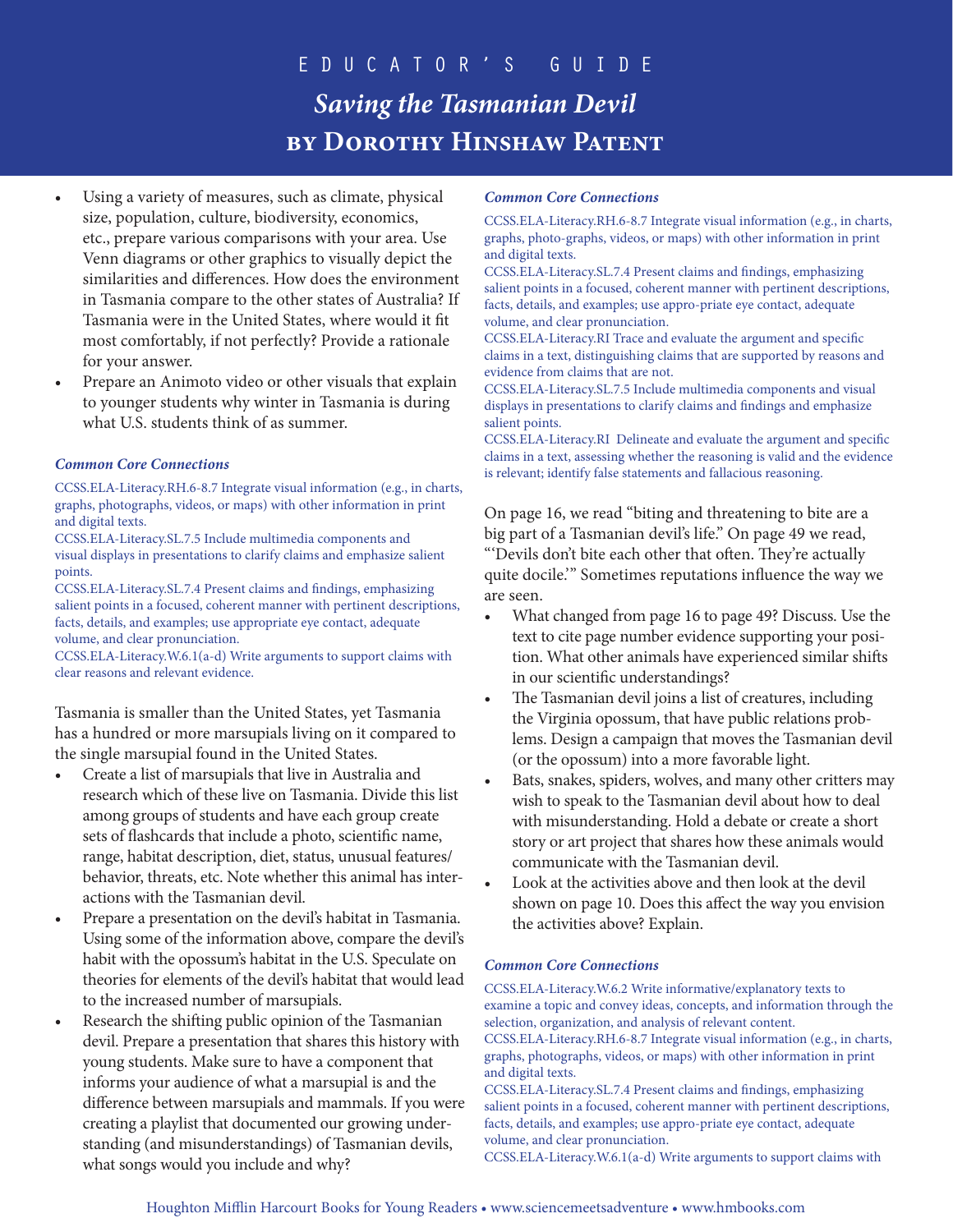clear reasons and relevant evidence.

CCSS.ELA-Literacy.RI Trace and evaluate the argument and specific claims in a text, distinguishing claims that are supported by reasons and evidence from claims that are not.

CCSS.ELA-Literacy.RI Cite strong and thorough textual evidence to support analysis of what the text says explicitly as well as inferences drawn from the text.

Pages 13–15 include several infographics that show chromosome pairs (see also page 61). This section is included to assist readers with understanding how cancerous tumors form and grow. It discusses karyotypes, DNA, cell division and more, which are essential for understanding how DFTD can produce the tumors we see on the Tasmanian devil shown on page 10.

- But what is a chromosome? What is DNA? What jobs in our bodies do they do? Do they work the same way in an animal's body? What is a karyotype? What does cell division really mean? Review these terms and show how they work in a healthy animal and how cancer perverts their normal functions. Prepare an explanation, using infographics, that explains these terms in language that a younger student would understand.
- On page 12 we read: "'You may think I'm crazy,' Jenny said to Anne-Maree, 'but I think you must have a cell clone.'" What is a cell clone? Prepare an online visual explaining what it means, keeping in mind the fact that Jenny thinks this is extremely odd.
- Prepare an online or other visual explanation for the way bacteria and viruses cause cancer. Prepare a Venn diagram (or similar) that compares the differences between cancer caused by a virus or bacteria and by the cell clone that Jenny discusses.
- On page 56 we read, "The DFTD cells don't have these molecules on their surface, so the immune system can't detect them. It's as if they were wearing invisibility cloaks." Prepare an animoto video (or similar) that shows the normal way an immune system would ward of disease. Then show what is meant by these molecules wearing an invisibility cloak.

### *Common Core Connections*

CCSS.ELA-Literacy.W.6.2 Write informative/explanatory texts to examine a topic and convey ideas, concepts, and information through the selection, organization, and analysis of relevant content. CCSS.ELA-Literacy.RH.6-8.7 Integrate visual information (e.g., charts, photographs, videos, or maps) with other information. CCSS.ELA-Literacy.SL.7.5 Include multimedia components and visual displays in presenta-tions to clarify claims and findings and emphasize salient points.

CCSS.ELA-Literacy.SL.7.4 Present claims and findings, emphasizing salient points in a fo-cused, coherent manner with pertinent descriptions, facts, details, and examples; use appropriate eye contact, adequate volume, and clear pronunciation.

CCSS.ELA-Literacy.W.6.1(a-d) Write arguments to support claims with clear reasons and relevant evidence.

CCSS.ELA-Literacy.RI Trace and evaluate the argument and specific claims in a text, distinguishing claims that are supported by reasons and evidence from claims that are not.

CCSS.ELA-Literacy.RI Cite strong and thorough textual evidence to support analysis of what the text says explicitly as well as inferences drawn from the text.

Patent explains that her approach to understanding Tasmanian devils and Devil Facial Tumor Disease is to assemble a team of four scientists: a geneticist, an ecologist, a cancer researcher, and student of genomics.

- Explain the function of each of these scientific jobs. What skills are required to become a scientist in these fields? Prepare a diagram that shows the similarities and differences among these areas of studies.
- If Patent were to consider another scientist for this book, what sort of scientist should she choose that would add a new dimension to consider?
- Critique these choices. Using the text and citing page numbers, show how each scientist added to the understanding of Tasmanian devils. How well does this organization work? Review this book's structure and state for whom this book is best suited.
- Jenny Marshall Graves believes that studying obscure animals, such as the Tasmanian devil, "is vital to understanding genetics in general." Speculate on this claim. With the help of your school or town librarian, research why Graves thinks this is vital.
- Greg Woods focused his research on the "immune escape mechanisms of DFTD." With the help of your school or town librarian, research and report on what is meant by immune escape mechanisms.
- Alex Fraik focuses her research on how Tasmanian devils are adapting to DFTD. Is there any research out there that focuses on whether (and how) a disease like DFTD adapts? Keep in mind the section on page 61 in which Woods notes that there are at least two types of facial tumors affecting Tasmanian devils.

### *Common Core Connections*

CCSS.ELA-Literacy.W.6.2 Write informative/explanatory texts to examine a topic and convey ideas, concepts, and information through the selection, organization, and analysis of relevant content. CCSS.ELA-Literacy.SL.7.4 Present claims and findings, emphasizing salient points in a focused, coherent manner with pertinent descriptions,